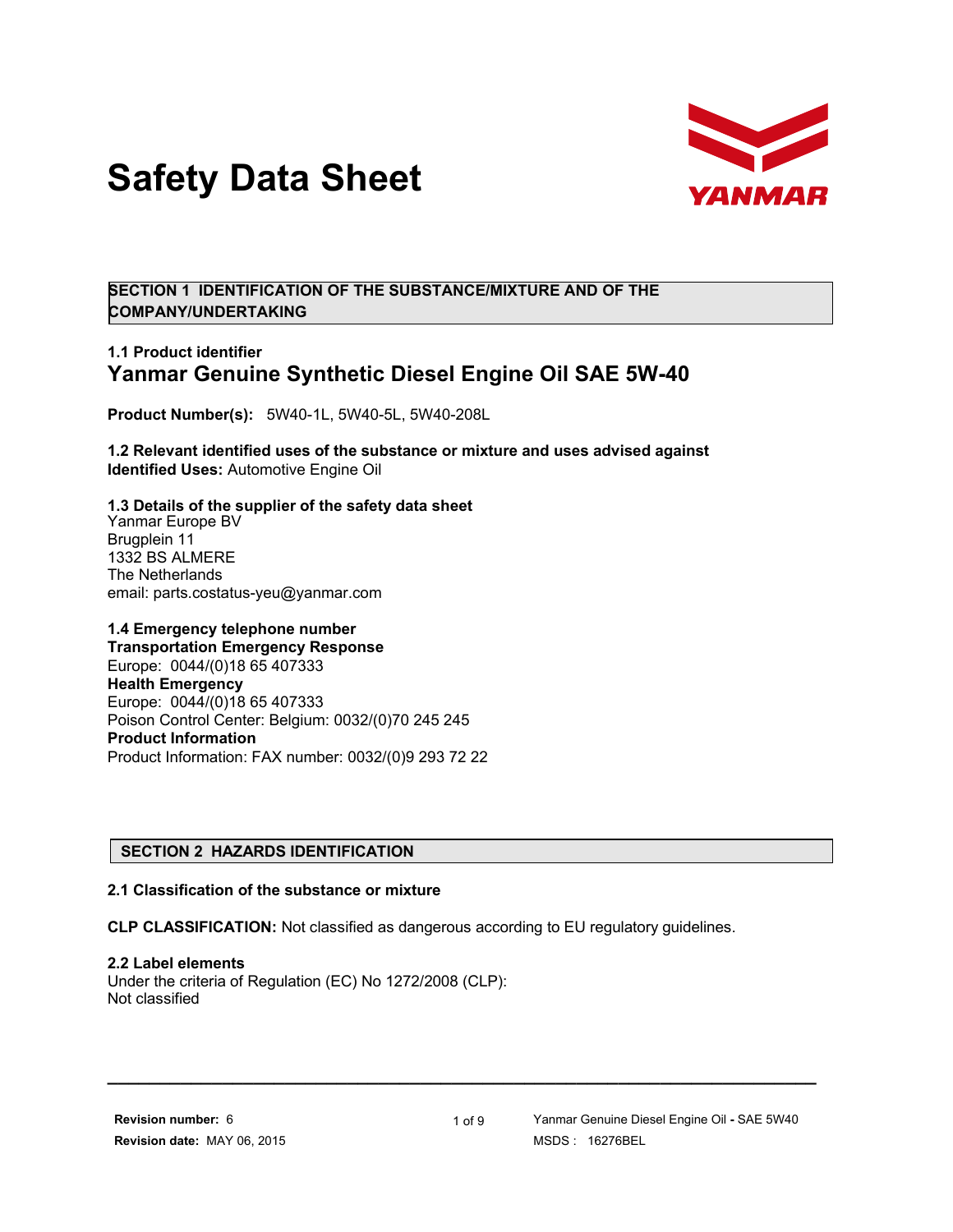## **2.3 Other hazards** Not Applicable

#### **SECTION 3 COMPOSITION/ INFORMATION ON INGREDIENTS**

#### **3.2 Mixtures**

This material is a mixture.

| <b>COMPONENTS</b>                            | <b>CAS</b><br><b>NUMBER</b> | ЕC<br><b>NUMBER</b> | <b>REGISTRATION</b><br><b>NUMBER</b> | <b>CLP</b><br><b>CLASSIFICATION</b> | <b>AMOUNT</b>        |
|----------------------------------------------|-----------------------------|---------------------|--------------------------------------|-------------------------------------|----------------------|
| Highly refined mineral<br>$ oil (C15 - C50)$ | <b>IMixture</b>             |                     | ***                                  | None                                | $70 - 99$<br>%weight |

\*Contains one or more of the following EINECS numbers: 265-090-8, 265-091-3, 265-096-0, 265-097-6, 265-098-1, 265-101-6, 265-155-0, 265-156-6, 265-157-1, 265-158-7, 265-159-2, 265-160-8, 265-161-3, 265-166-0, 265-169-7, 265-176-5, 276-735-8, 276-736-3, 276-737-9, 276-738-4, 278-012-2. \*\*\* Contains one or more of the following REACH registration numbers: 01-2119488706-23, 01-2119487067-30, 01-2119487081-40, 01-2119483621-38, 01-2119480374-36, 01-2119488707-21, 01-2119467170-45, 01-2119480375-34, 01-2119484627-25, 01-2119480132-48, 01-2119487077-29, 01-2119489287-22, 01-2119480472-38, 01-2119471299-27, 01-2119485040-48, 01-2119555262-43, 01-2119495601-36, 01-2119474889-13, 01-2119474878-16.

#### **SECTION 4 FIRST AID MEASURES**

#### **4.1 Description of first aid measures**

**Eye:** No specific first aid measures are required. As a precaution, remove contact lenses, if worn, and flush eyes with water.

**Skin:** No specific first aid measures are required. As a precaution, remove clothing and shoes if contaminated. To remove the material from skin, use soap and water. Discard contaminated clothing and shoes or thoroughly clean before reuse.

**Ingestion:** No specific first aid measures are required. Do not induce vomiting. As a precaution, get medical advice.

**Inhalation:** No specific first aid measures are required. If exposed to excessive levels of material in the air, move the exposed person to fresh air. Get medical attention if coughing or respiratory discomfort occurs.

#### **4.2 Most important symptoms and effects, both acute and delayed IMMEDIATE SYMPTOMS AND HEALTH EFFECTS**

**Eye:** Not expected to cause prolonged or significant eye irritation.

**Skin:** Contact with the skin is not expected to be harmful.

**Ingestion:** Not expected to be harmful if swallowed.

**Inhalation:** Not expected to be harmful if inhaled. Contains a petroleum-based mineral oil. May cause respiratory irritation or other pulmonary effects following prolonged or repeated inhalation of oil mist at airborne levels above the recommended mineral oil mist exposure limit. Symptoms of respiratory irritation may include coughing and difficulty breathing.

#### **DELAYED OR OTHER SYMPTOMS AND HEALTH EFFECTS:** Not classified.

#### **4.3 Indication of any immediate medical attention and special treatment needed** Not applicable.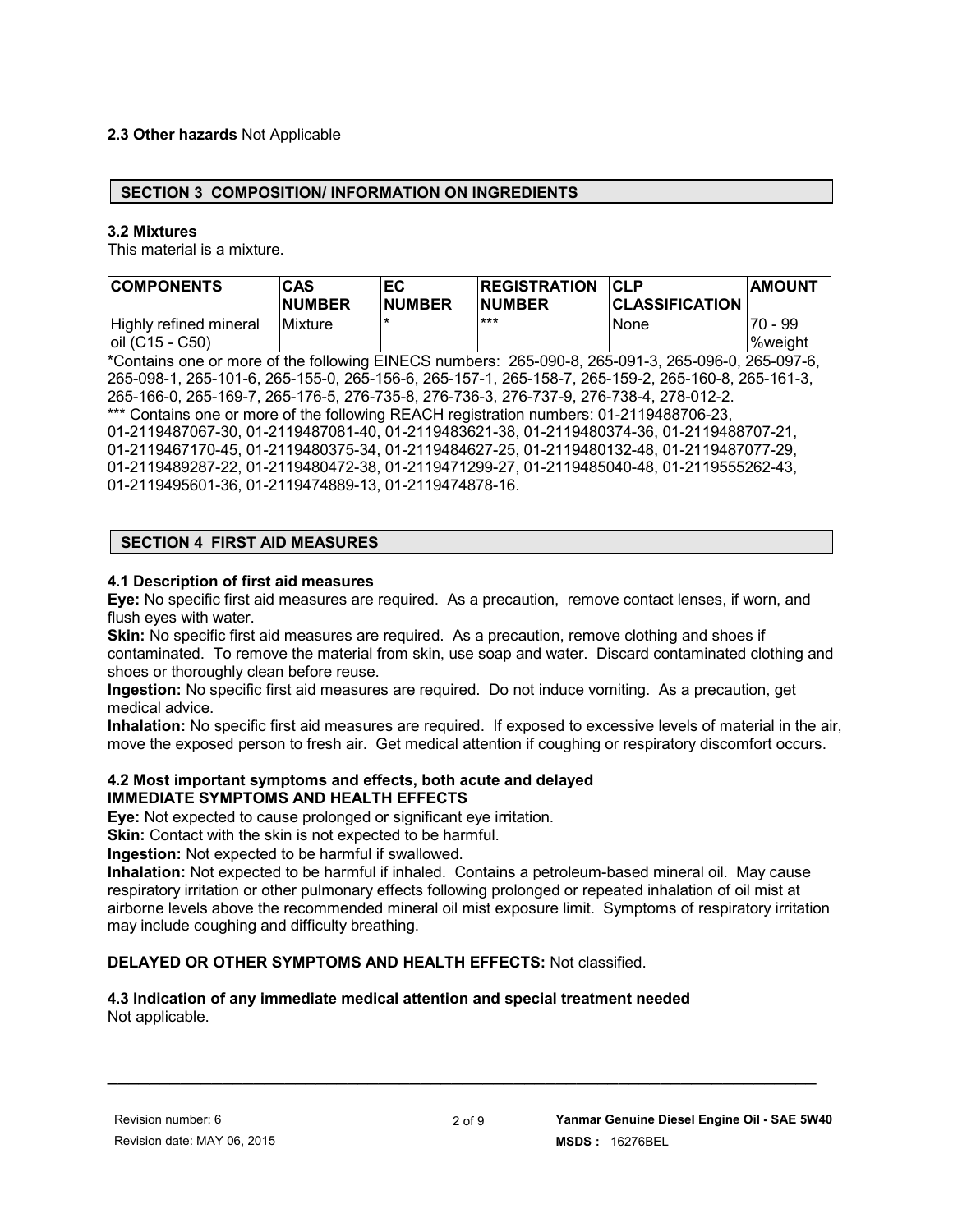## **SECTION 5 FIRE FIGHTING MEASURES**

## **5.1 Extinguishing media**

Use water fog, foam, dry chemical or carbon dioxide (CO2) to extinguish flames.

## **5.2 Special hazards arising from the substance or mixture**

**Combustion Products:** Highly dependent on combustion conditions. A complex mixture of airborne solids, liquids, and gases including carbon monoxide, carbon dioxide, and unidentified organic compounds will be evolved when this material undergoes combustion.

## **5.3 Advice for firefighters**

This material will burn although it is not easily ignited. See Section 7 for proper handling and storage. For fires involving this material, do not enter any enclosed or confined fire space without proper protective equipment, including self-contained breathing apparatus.

## **SECTION 6 ACCIDENTAL RELEASE MEASURES**

## **6.1 Personal precautions, protective equipment and emergency procedures**

Eliminate all sources of ignition in vicinity of spilled material. Refer to Sections 5 and 8 for more information.

## **6.2 Environmental precautions**

Stop the source of the release if you can do it without risk. Contain release to prevent further contamination of soil, surface water or groundwater.

## **6.3 Methods and material for containment and cleaning up**

Clean up spill as soon as possible, observing precautions in Exposure Controls/Personal Protection. Use appropriate techniques such as applying non-combustible absorbent materials or pumping. Where feasible and appropriate, remove contaminated soil and dispose of in a manner consistent with applicable requirements. Place other contaminated materials in disposable containers and dispose of in a manner consistent with applicable requirements. Report spills to local authorities as appropriate or required.

## **6.4 Reference to other sections**

See sections 8 and 13.

## **SECTION 7 HANDLING AND STORAGE**

## **7.1 Precautions for safe handling**

**General Handling Information:** Avoid contaminating soil or releasing this material into sewage and drainage systems and bodies of water.

**Precautionary Measures:** Do not get in eyes, on skin, or on clothing. Do not taste or swallow. Wash thoroughly after handling.

**Static Hazard:** Electrostatic charge may accumulate and create a hazardous condition when handling this material. To minimize this hazard, bonding and grounding may be necessary but may not, by themselves, be sufficient. Review all operations which have the potential of generating and accumulating an electrostatic charge and/or a flammable atmosphere (including tank and container filling, splash filling, tank cleaning, sampling, gauging, switch loading, filtering, mixing, agitation, and vacuum truck operations) and use appropriate mitigating procedures.

**Container Warnings:** Container is not designed to contain pressure. Do not use pressure to empty container or it may rupture with explosive force. Empty containers retain product residue (solid, liquid, and/or vapor) and can be dangerous. Do not pressurize, cut, weld, braze, solder, drill, grind, or expose such containers to heat, flame, sparks, static electricity, or other sources of ignition. They may explode and cause injury or death. Empty containers should be completely drained, properly closed, and promptly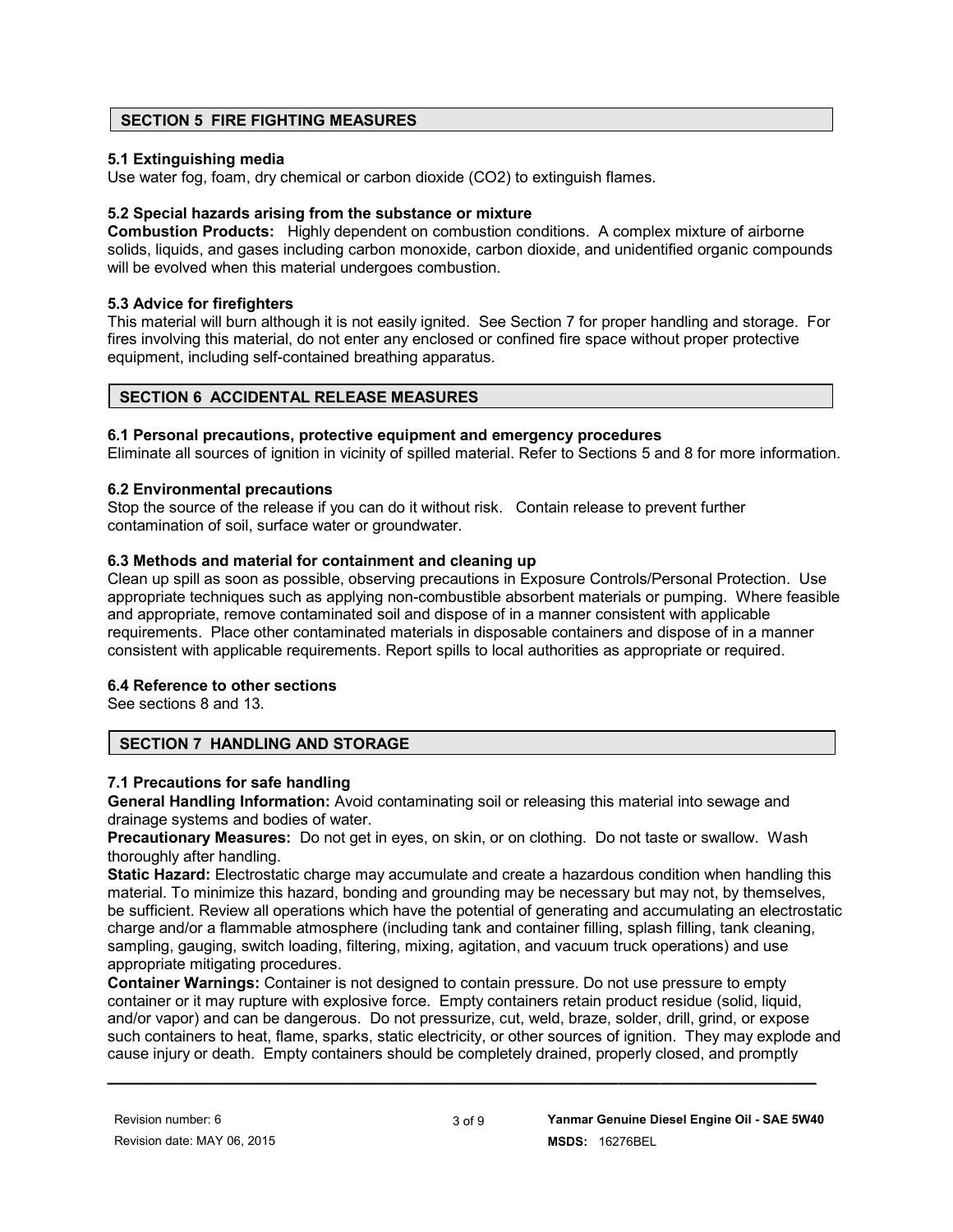returned to a drum reconditioner or disposed of properly.

# **7.2 Conditions for safe storage, including any incompatibilities**

Not Applicable

#### **7.3 Specific end use(s):**Automotive Engine Oil

## **SECTION 8 EXPOSURE CONTROLS/PERSONAL PROTECTION**

#### **GENERAL CONSIDERATIONS:**

Consider the potential hazards of this material (see Section 2), applicable exposure limits, job activities, and other substances in the work place when designing engineering controls and selecting personal protective equipment. If engineering controls or work practices are not adequate to prevent exposure to harmful levels of this material, the personal protective equipment listed below is recommended. The user should read and understand all instructions and limitations supplied with the equipment since protection is usually provided for a limited time or under certain circumstances. Refer to appropriate CEN standards.

## **8.1 Control parameters**

#### **Occupational Exposure Limits:**

| l Component                            | Country/<br>Agency | <b>TWA</b>       | <b>STEL</b> | <b>Ceiling</b> | <b>Notation</b> |
|----------------------------------------|--------------------|------------------|-------------|----------------|-----------------|
| Highly refined mineral oil (C15 - C50) | Belaium            | $5 \text{ ma/m}$ | 10 mg/m3    | $- -$          | $-$             |

Consult local authorities for appropriate values.

## **8.2 Exposure controls**

# **ENGINEERING CONTROLS:**

Use in a well-ventilated area.

# **PERSONAL PROTECTIVE EQUIPMENT**

**Eye/Face Protection:** No special eye protection is normally required. Where splashing is possible, wear safety glasses with side shields as a good safety practice.

**Skin Protection:** No special protective clothing is normally required. Where splashing is possible, select protective clothing depending on operations conducted, physical requirements and other substances in the workplace. Suggested materials for protective gloves include: 4H (PE/EVAL), Nitrile Rubber, Silver Shield, Viton.

**Respiratory Protection:** No respiratory protection is normally required. If user operations generate an oil mist, determine if airborne concentrations are below the occupational exposure limit for mineral oil mist. If not, wear an approved respirator that provides adequate protection from the measured concentrations of this material. For air-purifying respirators use a particulate cartridge.

#### **ENVIRONMENTAL EXPOSURE CONTROLS:**

See relevant Community environmental protection legislation or the Annex, as applicable.

## **SECTION 9 PHYSICAL AND CHEMICAL PROPERTIES**

## **Attention: the data below are typical values and do not constitute a specification.**

## **9.1 Information on basic physical and chemical properties**

# **Appearance**

**Color:** Amber  **Physical State:** Liquid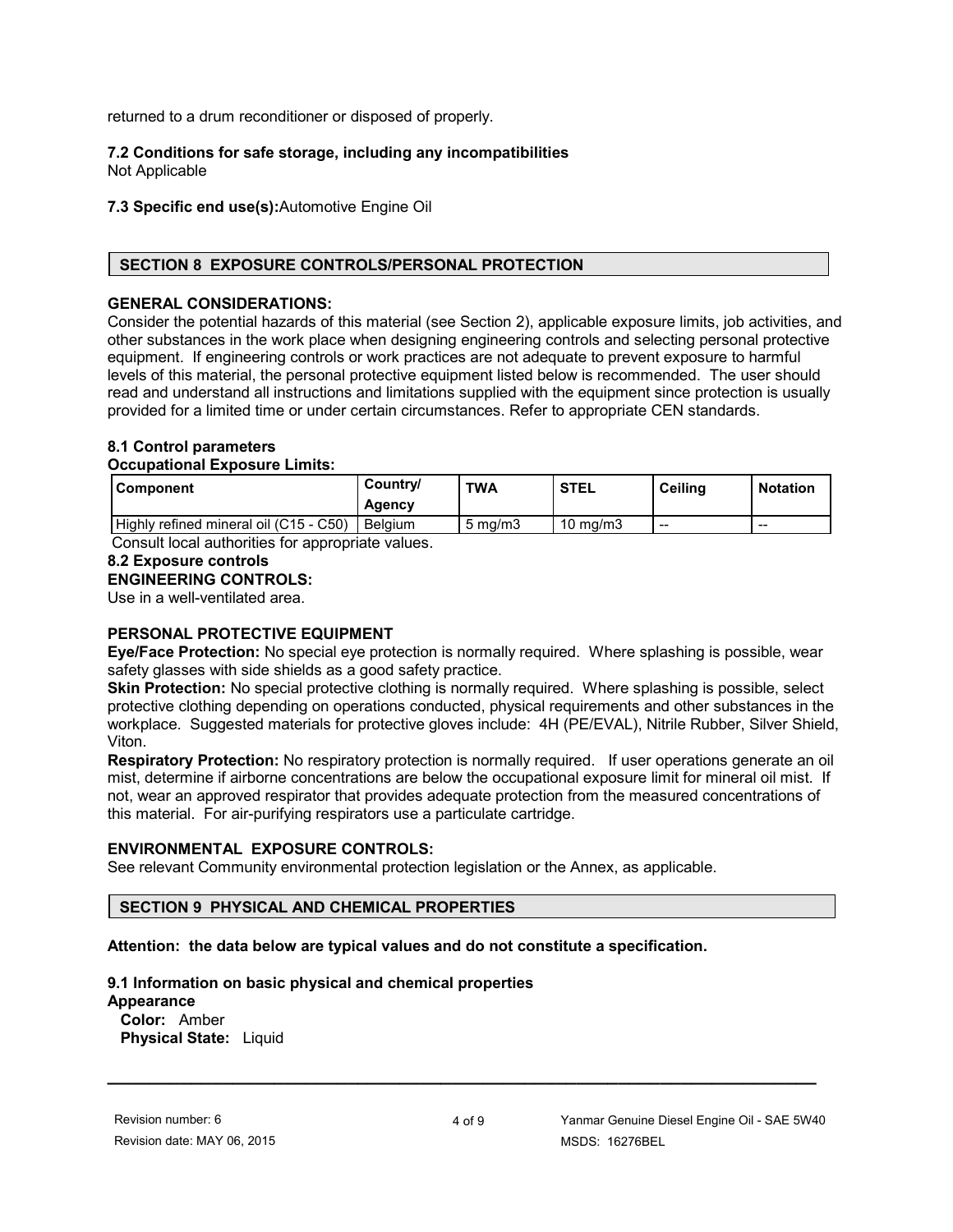**Odor:** Petroleum odor **Odor Threshold:** No data available **pH:** No data available **Melting Point:** No data available **Freezing Point:** No data available **Initial Boiling Point:** >315°C (599°F) **Flashpoint:** (Cleveland Open Cup) 210 °C (410 °F) Minimum **Evaporation Rate:** Not Applicable **Flammability (solid, gas):** No Data Available **Flammability (Explosive) Limits (% by volume in air):** Lower: Not Applicable Upper: Not Applicable **Vapor Pressure:** <0.01 mmHg @ 37.8 °C (100 °F) **Vapor Density (Air = 1):** >1 **Density:** 0.853 kg/l @ 15°C (59°F) (Typical) **Solubility:** Soluble in hydrocarbons; insoluble in water **Partition coefficient: n-octanol/water:** No data available **Auto-ignition temperature:** No data available **Decomposition temperature:** No data available **Viscosity:** 81.3mm2/s @ 40°C (104°F) (Typical) **Explosive Properties:** No Data Available **Oxidising properties:** No Data Available

**9.2 Other Information:** No Data Available

## **SECTION 10 STABILITY AND REACTIVITY**

**10.1 Reactivity:** May react with strong acids or strong oxidizing agents, such as chlorates, nitrates, peroxides, etc.

**10.2 Chemical Stability:** This material is considered stable under normal ambient and anticipated storage and handling conditions of temperature and pressure.

**10.3 Possibility of hazardous reactions:** Hazardous polymerization will not occur.

**10.4 Conditions to Avoid:** Not applicable

**10.5 Incompatible materials to avoid:** Not applicable

**10.6 Hazardous decomposition products:** None known (None expected)

## **SECTION 11 TOXICOLOGICAL INFORMATION**

#### **11.1 Information on toxicological effects**

**Serious Eye Damage/Irritation:** The eye irritation hazard is based on evaluation of data for product components.

**Skin Corrosion/Irritation:** The skin irritation hazard is based on evaluation of data for product components.

**Skin Sensitization:** The skin sensitization hazard is based on evaluation of data for product components.

**Acute Dermal Toxicity:** The acute dermal toxicity hazard is based on evaluation of data for product components.

**Acute Oral Toxicity:** The acute oral toxicity hazard is based on evaluation of data for product components.

## **Acute Toxicity Estimate (oral):** Not Applicable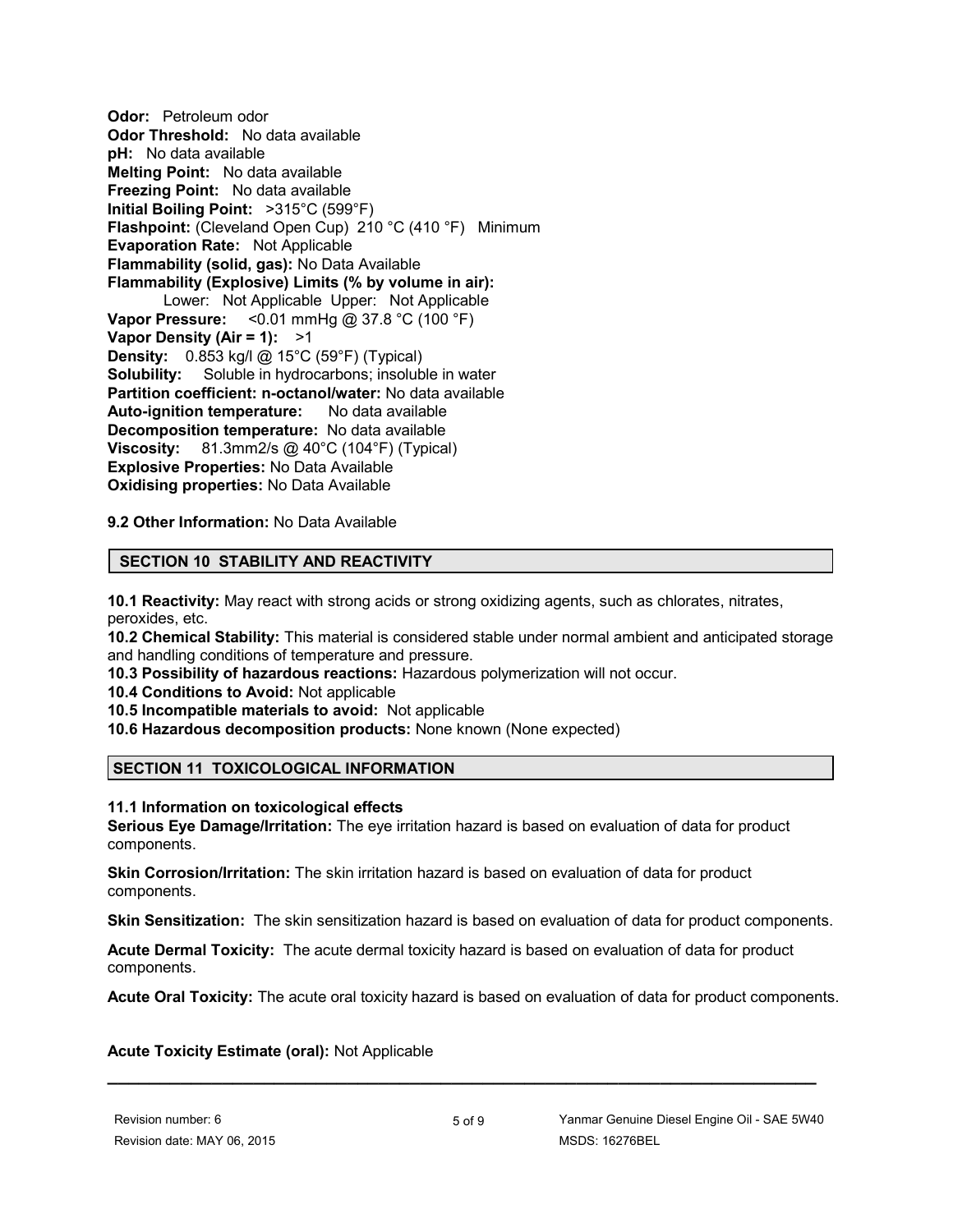**Acute Inhalation Toxicity:** The acute inhalation toxicity hazard is based on evaluation of data for product components.

**Germ Cell Mutagenicity:** The hazard evaluation is based on data for components or a similar material.

**Carcinogenicity:** The hazard evaluation is based on data for components or a similar material.

**Reproductive Toxicity:** The hazard evaluation is based on data for components or a similar material.

**Specific Target Organ Toxicity - Single Exposure:** The hazard evaluation is based on data for components or a similar material.

**Specific Target Organ Toxicity - Repeated Exposure:** The hazard evaluation is based on data for components or a similar material.

**Aspiration Toxicity:** No data available

#### **ADDITIONAL TOXICOLOGY INFORMATION:**

 In accordance with the Directive 94/69/EC (21st ATP to DSD), Nota L, reference IP 346/92: "DMSO Extraction Method", we have determined that the base oils used in this preparation are not carcinogenic. During use in engines, contamination of oil with low levels of cancer-causing combustion products occurs. Used motor oils have been shown to cause skin cancer in mice following repeated application and continuous exposure. Brief or intermittent skin contact with used motor oil is not expected to have serious effects in humans if the oil is thoroughly removed by washing with soap and water.

#### **SECTION 12 ECOLOGICAL INFORMATION**

#### **12.1 Toxicity**

This material is not expected to be harmful to aquatic organisms. The product has not been tested. The statement has been derived from the properties of the individual components.

#### **12.2 Persistence and degradability**

This material is not expected to be readily biodegradable. The product has not been tested. The statement has been derived from the properties of the individual components.

#### **12.3 Bioaccumulative potential**

Bioconcentration Factor: No Data Available Octanol/Water Partition Coefficient: No data available

#### **12.4 Mobility in soil**

No data available.

#### **12.5 Results of PBT and vPvB assessment**

This product is not, or does not contain, a substance that is a potential PBT or a vPvB.

#### **12.6 Other adverse effects**

No other adverse effects identified.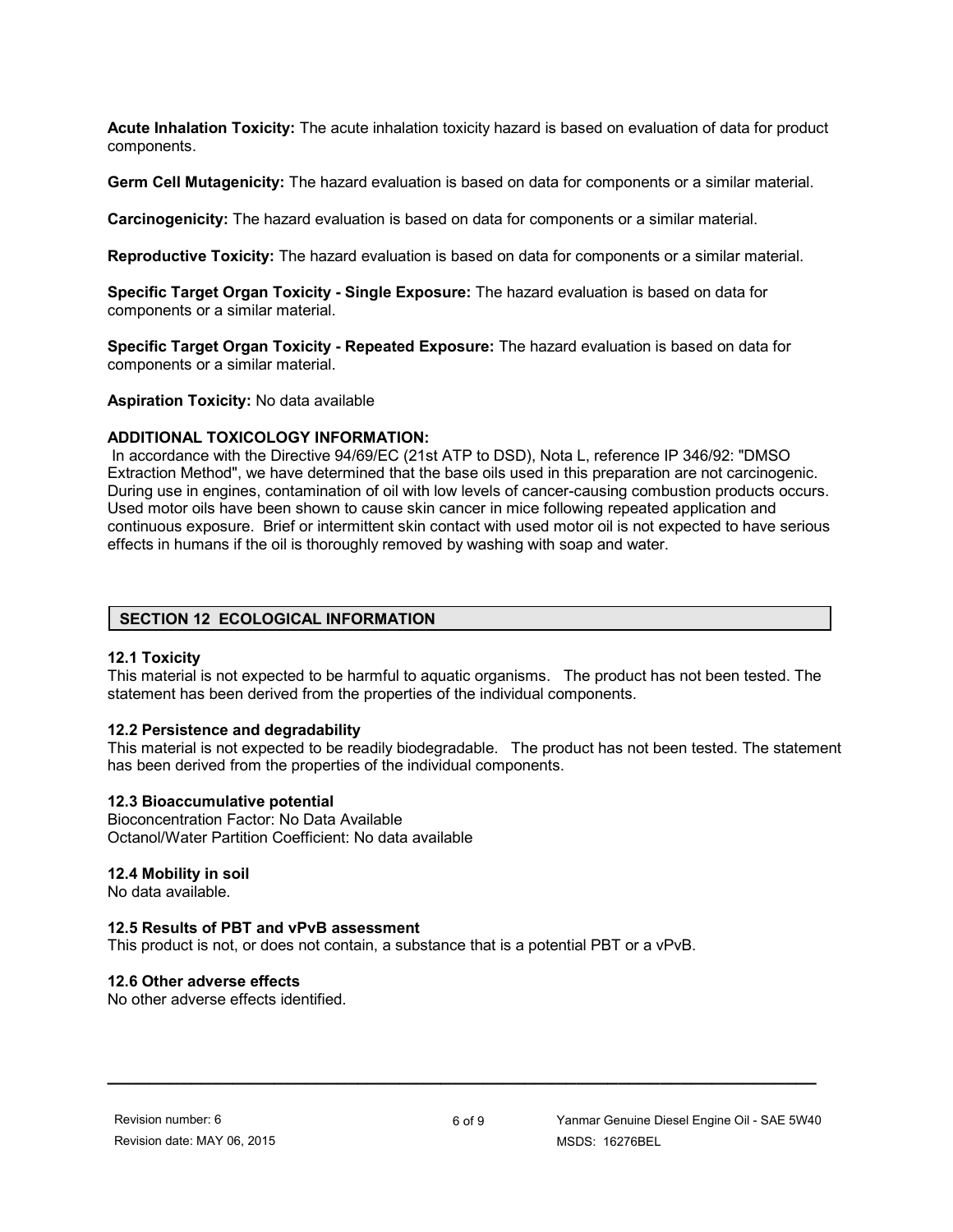## **SECTION 13 DISPOSAL CONSIDERATIONS**

## **13.1 Waste treatment methods**

Use material for its intended purpose or recycle if possible. Oil collection services are available for used oil recycling or disposal. Place contaminated materials in containers and dispose of in a manner consistent with applicable regulations. Contact your sales representative or local environmental or health authorities for approved disposal or recycling methods.

In accordance with European Waste Catalogue (E.W.C.) the codification is the following: 13 02 05

## **SECTION 14 TRANSPORT INFORMATION**

The description shown may not apply to all shipping situations. Consult appropriate Dangerous Goods Regulations for additional description requirements (e.g., technical name) and mode-specific or quantity-specific shipping requirements.

## **ADR/RID**

NOT REGULATED AS DANGEROUS GOODS FOR TRANSPORT

- **14.1 UN number:** Not applicable
- **14.2 UN proper shipping name:** Not applicable
- **14.3 Transport hazard class(es):** Not applicable
- **14.4 Packing group:** Not applicable
- **14.5 Environmental hazards:** Not applicable
- **14.6 Special precautions for user:** Not applicable

# **ICAO**

NOT REGULATED AS DANGEROUS GOODS FOR TRANSPORT

- **14.1 UN number:** Not applicable
- **14.2 UN proper shipping name:** Not applicable
- **14.3 Transport hazard class(es):** Not applicable
- **14.4 Packing group:** Not applicable
- **14.5 Environmental hazards:** Not applicable
- **14.6 Special precautions for user:** Not applicable

# **IMO**

NOT REGULATED AS DANGEROUS GOODS FOR TRANSPORT

- **14.1 UN number:** Not applicable
- **14.2 UN proper shipping name:** Not applicable
- **14.3 Transport hazard class(es):** Not applicable
- **14.4 Packing group:** Not applicable
- **14.5 Environmental hazards:** Not applicable
- **14.6 Special precautions for user:** Not applicable
- **14.7 Transport in bulk according to Annex II of MARPOL 73/78 and the IBC code:** Not applicable

# **SECTION 15 REGULATORY INFORMATION**

## **15.1 Safety, health and environmental regulations/legislation specific for the substance or mixture REGULATORY LISTS SEARCHED:**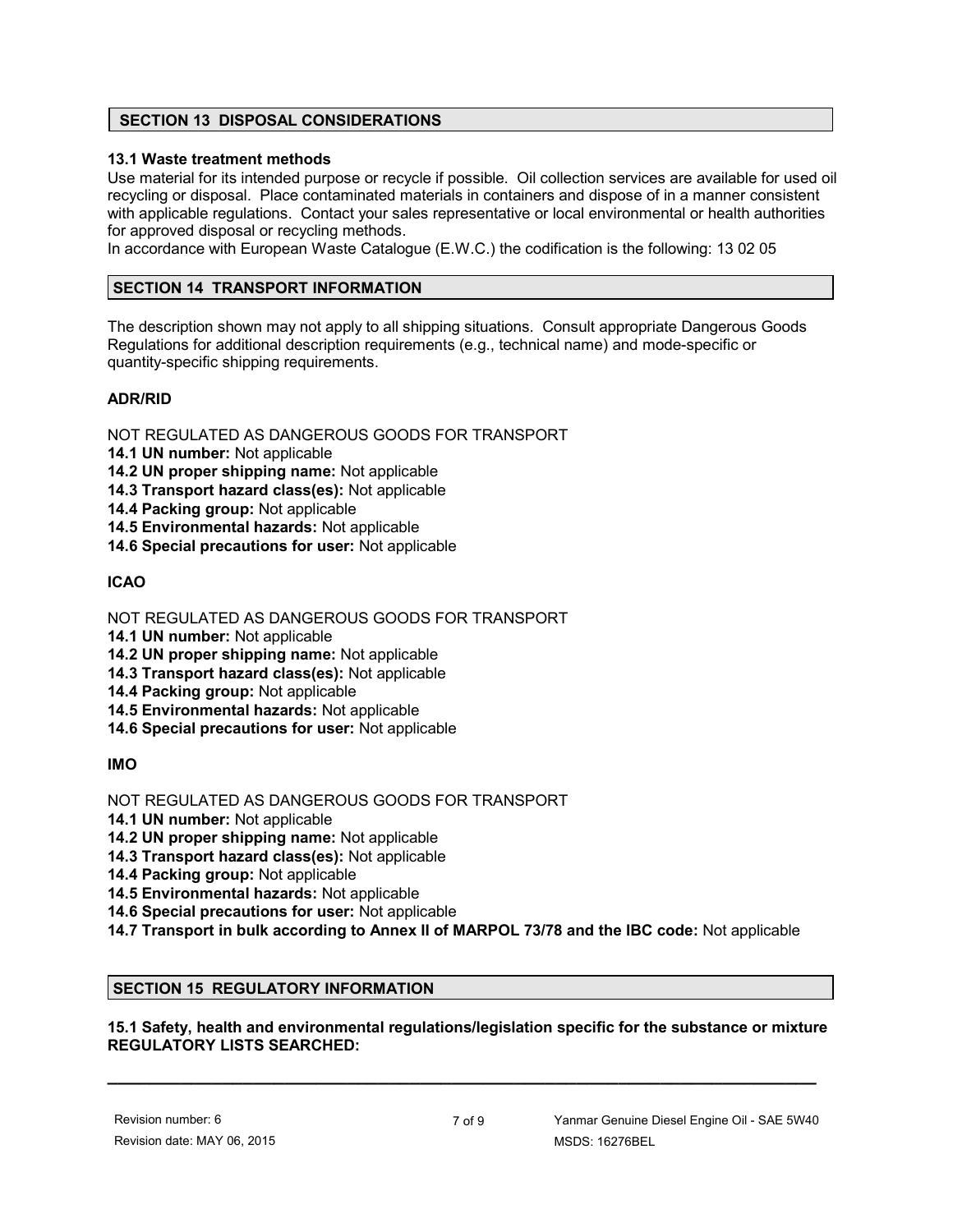01=EU. Directive 76/769/EEC: Restrictions on the marketing and use of certain dangerous substances. 02=EU Directive 90/394/EEC: Carcinogens at work.

03=EU Directive 92/85/EEC: Pregnant or breastfeeding workers.

04=EU Directive 96/82/EC (Seveso II): Article 9.

05=EU Directive 96/82/EC (Seveso II): Articles 6 and 7.

06=EU Directive 98/24/EC: Chemical agents at work.

07=EU Directive 2004/37/EC: On the protection of workers.

08=EU Regulation EC No. 689/2008: Annex 1, Part 1.

09=EU Regulation EC No. 689/2008: Annex 1, Part 2.

10=EU Regulation EC No. 689/2008: Annex 1, Part 3.

11=EU Regulation EC No. 850/2004: Prohibiting and restricting persistant organic pollutants (POPs).

12=EU REACH, Annex XVII: Restrictions on manufacture, placing on the market and use of certain dangerous substances, mixture & article.

13=EU REACH, Annex XIV: Candidate List of Substances of Very High Concern for Authorization (SVHC).

No components of this material were found on the regulatory lists above.

#### **CHEMICAL INVENTORIES:**

All components comply with the following chemical inventory requirements: AICS (Australia), DSL (Canada), EINECS (European Union), KECI (Korea), PICCS (Philippines), TSCA (United States).

One or more components does not comply with the following chemical inventory requirements: ENCS (Japan), IECSC (China).

#### **15.2 Chemical safety assessment**

No chemical safety assessment.

#### **SECTION 16 OTHER INFORMATION**

**REVISION STATEMENT:** This revision updates the following sections of this Material Safety Data Sheet: 1 - 16

**Revision Date:** MAY 06, 2015

**Full text of CLP H-statements:** None

#### **ABBREVIATIONS THAT MAY HAVE BEEN USED IN THIS DOCUMENT:**

|           | - Threshold Limit Value   | TWA |                          | Time Weighted Average                   |
|-----------|---------------------------|-----|--------------------------|-----------------------------------------|
| STEL -    | Short-term Exposure Limit | PEL | $\overline{\phantom{a}}$ | Permissible Exposure Limit              |
| <b>NQ</b> | - Not Quantifiable        | CAS |                          | <b>Chemical Abstract Service Number</b> |

Prepared according to the criteria of EU Regulation 1907/2006

**The above information is based on the data of which we are aware and is believed to be correct as of the date hereof. Since this information may be applied under conditions beyond our control and with which we may be unfamiliar and since data made available subsequent to the date hereof may suggest modifications of the information, we do not assume any responsibility for the results of its use. This information is furnished upon condition that the person receiving it shall make his own determination of the suitability of the material for his particular purpose.**